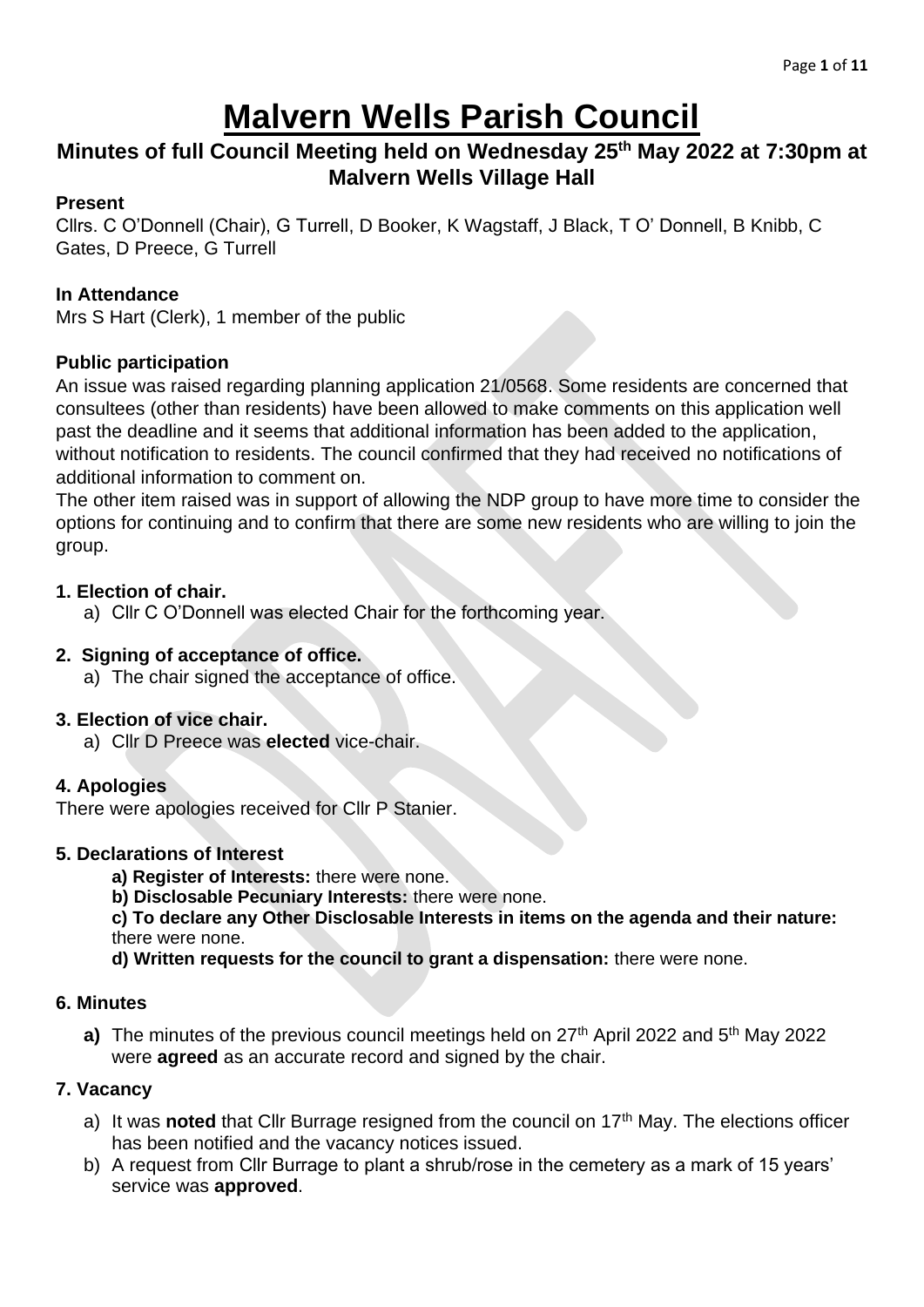- c) It was **noted** that Cllr Burrage had always been instrumental in helping out in every way during her 15 years on the counci. She has chaired the council and been active and or chair of multiple committees and working groups, such as: the Cemetery, Events, Finance and General Purposes, Gas lamps. She has worked tirelessly and has been such an asset to the council pulling everything together for the carol service and taking a lead role in organising and helping out at the fete.
- d) It was **noted** that the council chair would like the council to give a charity donation in recognition of Cllr Burrage's service. Clerk to find out which charity would be preferred by Cllr Burrage.

#### **8. Standing Orders**

- **a)** It was **approved** to remove items 5. j) ix, x, xiii, xiv, xvi, xvii, xviii, xix and xx as a requirement for the annual meeting from the Standing Orders. These items are dealt with in year by the Finance and General Purposes Committee.
- **b)** It was **approved** to remove the Standing Order requirement to review Committee Terms of Reference at the Annual meeting. These will be reviewed in year.

#### **9. Delegations**

**a)** The council's delegations were **noted.**

#### **10. Appointments to the parish council committees**

a) The following 4 members were **appointed** to the Finance and General Purposes Committee:

B Knibb, K Wagstaff, C Gates, G Turrell

(Chair and Vice Chair are ex officio members to bring membership to 6 with a vacancy of 1)

- b) Cllr D Preece was **appointed** chair of the Finance and General Purposes Committee.
- c) The following 3 members were **appointed** to the Staffing Committee:

B Knibb, D Booker, J Black

(Chair and Vice Chair are ex officio members to bring membership to 5)

d) It was **noted** that the Vice Chair is chair of the Staffing Committee.

#### **11. Appointments to external committees**

- a) The following members were appointed to represent the council on the following external committees:
- i. Malvern Wells Village Hall Management Committee J Black
- ii. Monitoring Group of the Three Counties Showground C O'Donnell
- iii. CALC Malvern Hills Area Committee B Knibb and D Preece
- iv. Worcestershire CALC Executive Committee B Knibb
- v. Wyche Institute Committee P Stanier
- vi. Hanley Castle Alms Committee K Wagstaff

#### **12. Review of Working Groups**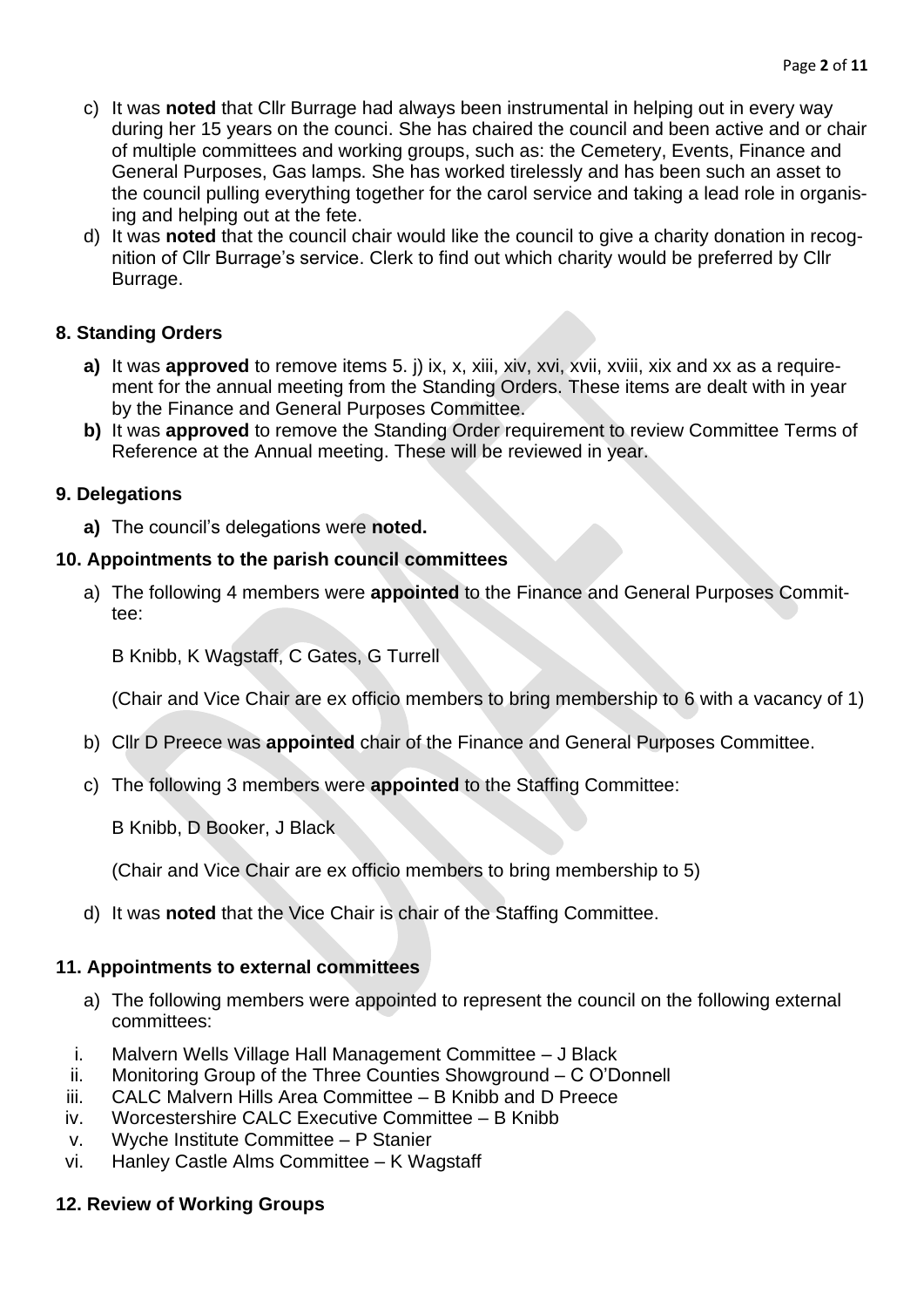- i. It was **noted** that T Kidwell of the NDPWG has produced a report giving an overview of the status and costs of the NDP and a number of options which need to be considered in greater depth by the group in order for them to make a recommendation to council on the best way forward. Document circulated.
- ii. It was **noted** that the chair of the NWPWG Cllr T O'Donnell has resigned from the group.
- iii. It was **noted** that the group has not had an opportunity to meet to discuss the report in detail and make a recommendation.
- iv. It was **noted** that the design guide draft is with AECOM being finalised. It was suggested that it would be better to maintain an NDP working group at least until that work (which is cost free) is completed.
- v. It was **noted** that 3 new individuals in the parish have shown an interest in joining the group.
- vi. It was **noted** that A Pitt would be willing to chair the group temporarily (for 3 months) to enable the group to discuss the report and propose a recommendation to council.

## **b) Cemetery**

- i. It was **noted** that the Cemetery Working Group had not met for over 12 months.
- ii. It was **noted** that the Terms of Reference for the cemetery working group were out of date and do not reflect the function of the group, these need updating as a matter of urgency if the group is to continue.

## **c) Gas Lamps**

i. It was **noted** that the Gas Lamps Working Group was still required until the gas lamps contract is finalised.

## **d) Play and Open Spaces**

- i. It was **noted** that the Play and Open Spaces project had not been prioritised by the council for this financial year.
- ii. It was **noted** that if the Play and Open Spaces Working Group wish the council to change the priorities for the year they can wait until 6 months have passed since the decision was made (23/02/22) or they can approach the Finance and General Purposes Committee to put forward a recommendation sooner.
- iii. It was **noted** that the Play and Open Spaces Working Group would need to arrange their own meetings to discuss the priority of their project as per their terms of reference.
- iv. It was decided that 5 members were needed on the Play and Open Spaces Working Group.

## **e) Public Rights of Way (PROW)**

- i. It was **noted** that the PROW Working Group had been meeting regularly, and walking the footpaths within the parish, helping to maintain them as appropriate.
- ii. It was **noted** that the PROW Working Group had discussed draft terms of reference and these will be brought to council once the final draft is agreed.

## **f) Events**

- i. It was **noted** that the Events Working Group meets regularly to discuss the fete but had a remit to cover the fete, carol, remembrance service and community lunches.
- ii. It was **noted** that the terms of reference for the Events Working Group may need updating and need to be written into the councils adopted template. This will be done and brought to council.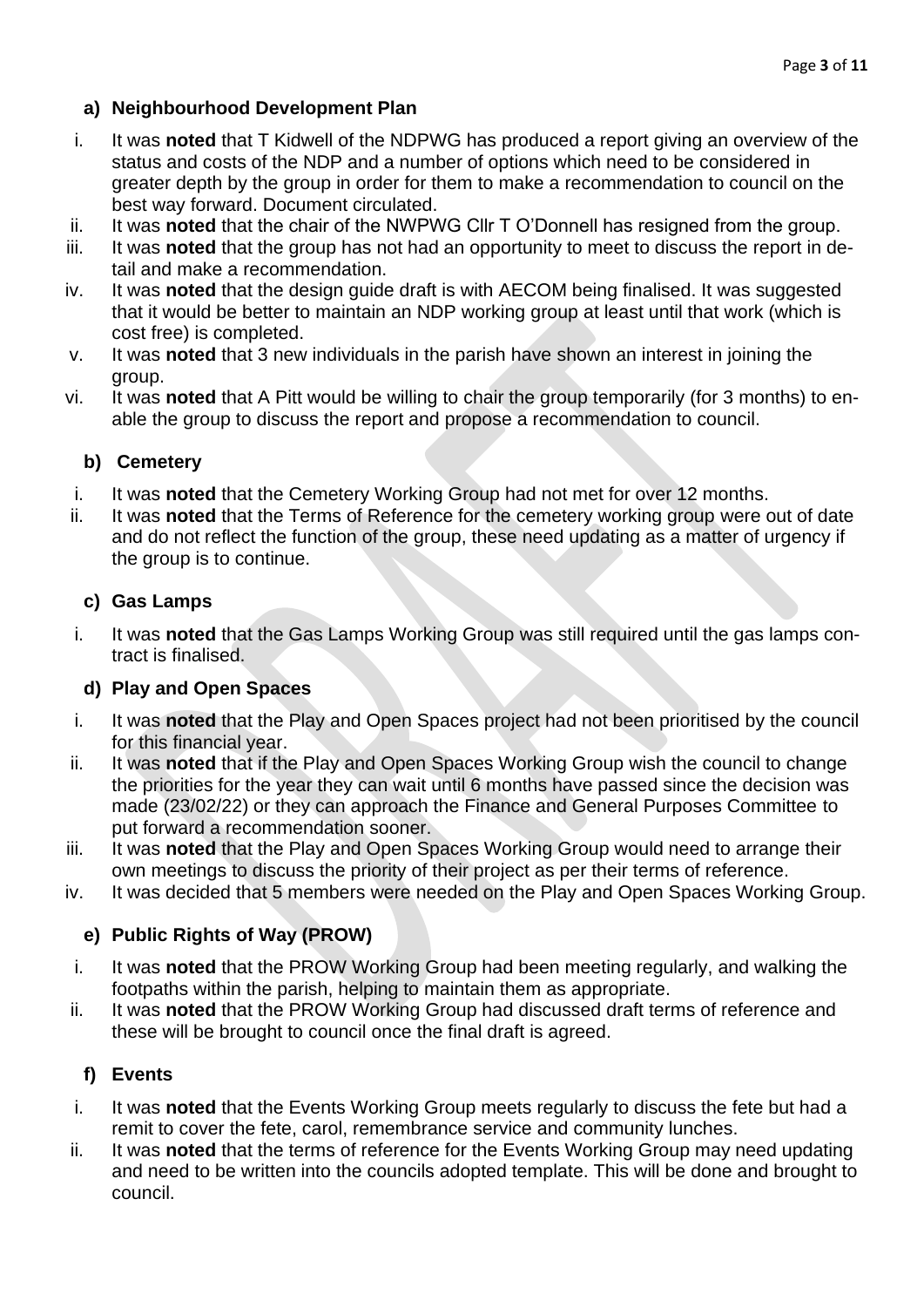#### **g) Fete car parking**

i. It was **noted** that the fete car parking Working Group had been meeting regularly and needs to continue to operate up until the 2022 fete.

#### **13. Appointments to Working Groups**

- a. Councillors were appointed as follows to the working groups:
- i. Neighbourhood Development Plan C O'Donnell, J Black, with 2 existing public members and 3 new public members to be appointed.
- ii. Cemetery C O'Donnell, J Black, P Stanier.
- iii. Gas Lamps G Turrell, D Preece, J Black, and 1 public member.
- iv. Play and Open Spaces C O'Donnell, B Knibb, C Gates, D Booker, D Preece.
- v. Public Rights of Way C Gates, P Stanier and 5 public members.
- vi. Events C O'Donnell, D Booker, D Preece, J Black, T O'Donnell and 5 public members.
- vii. Fete Car Parking D Preece and 1 public member.

#### **14. Working group management**

- a) It was **approved** that working groups can appoint a chair at their next meeting following on from the Annual Meeting.
- b) It was **approved** that the Clerk can arrange the first meeting of all Working Groups after the annual meeting, unless they already have one scheduled.

#### **15. Financial Matters**

a) The payment of accounts was approved: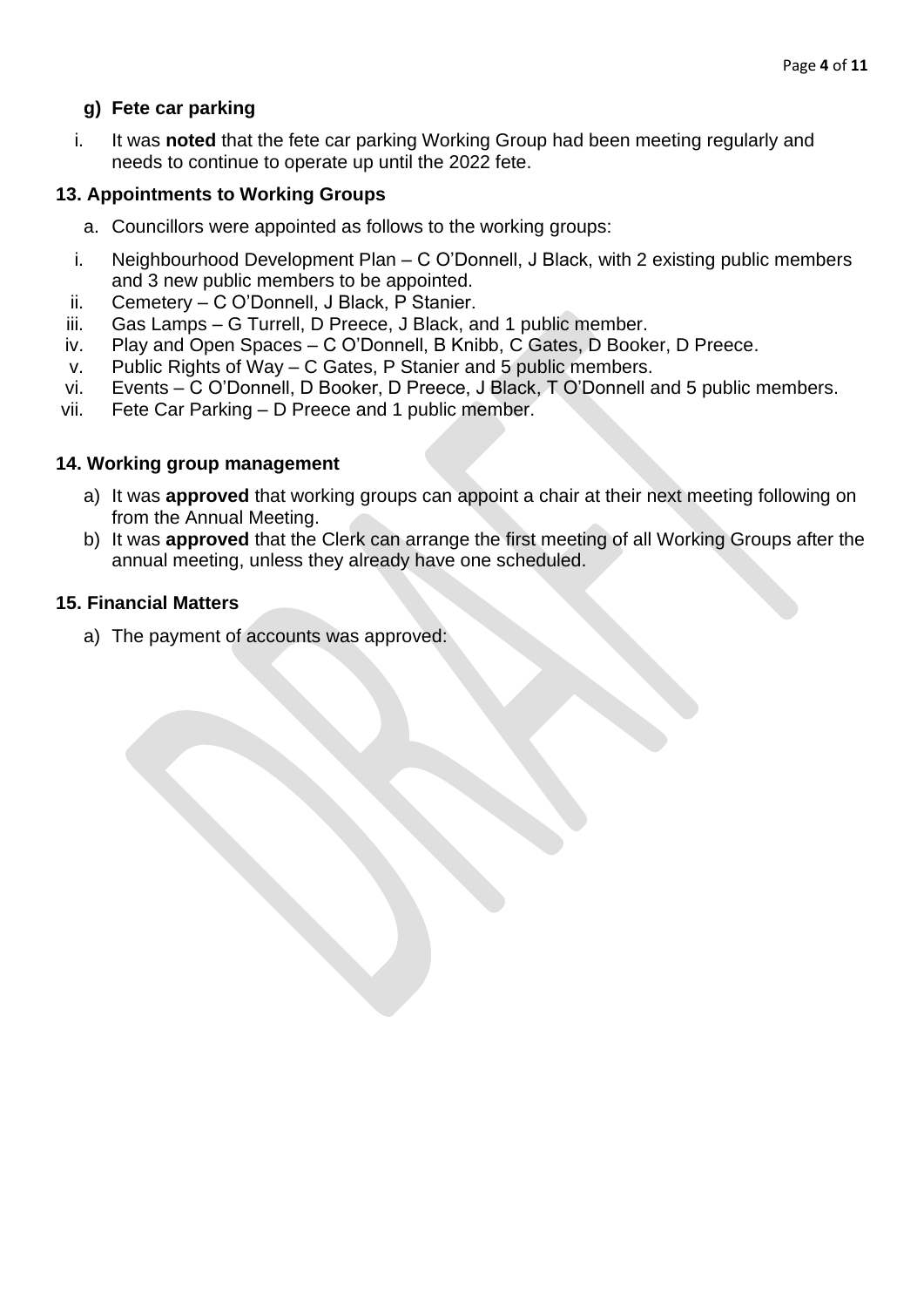|                       | Malvern Wells Parish Council                     |                                            |                                              |          |            |                 |               |
|-----------------------|--------------------------------------------------|--------------------------------------------|----------------------------------------------|----------|------------|-----------------|---------------|
|                       | Payments schedule May 2022                       |                                            |                                              |          |            |                 |               |
| Date                  | <b>Description</b>                               | Supplier / customer                        | <b>Account</b>                               | Net      | <b>VAT</b> | Total           |               |
| 29/04/2022            | Pension Apr                                      | <b>LGPS Worcs</b>                          | Salaries, PAYE, Pension and                  | 643.39   | 0.00       | 643.39 PAID     |               |
|                       | 06/05/2022 Event license                         | Malvern Hills District Co Platinum Jubilee |                                              | 21.00    | 0.00       | 21.00 PAID      |               |
| 06/05/2022            | Donation in memory of cllr NSt Richards Hospice  |                                            | Section 137 Grants                           | 100.00   | 0.00       | 100.00 PAID     |               |
| 09/05/2022            | Village Hall Broadband Q1                        | <b>BT</b>                                  | <b>Office Admin and Travel</b>               | 157.66   | 31.53      | 189.19 PAID     |               |
| 13/05/2022            | Online meeting fee May                           | Zoom                                       | Meeting costs                                | 11.99    | 2.40       | 14.39 PAID      |               |
| 15/05/2022            | Water cemetery Q1                                | <b>Water Plus</b>                          | Cemetery Labour and Mai                      | 34.23    | 0.00       | 34.23 PAID      |               |
| 15/05/2022            | Water cemetery Q1                                | <b>Water Plus</b>                          | Cemetery Labour and Mai                      | 31.58    | 0.00       | 31.58 PAID      |               |
| 17/05/2022 Flyers 500 |                                                  | <b>First Paige</b>                         | Platinum Jubilee                             | 79.00    | 0.00       | 79.00 PAID      |               |
| 17/05/2022            | Lloyds bank monthly fee Apr Lloyds Bank          |                                            | <b>Bank charges</b>                          | 7.00     | 0.00       |                 | 7.00 PAID     |
| 23/05/2022            | Insurance renewal annual                         | <b>BHIB</b>                                | Insurance                                    | 1,882.24 | 0.00       | 1,882.24 PAID   |               |
|                       | 24/05/2022 Electricity Apr                       | <b>EON</b>                                 | Cemetery Labour and Mai                      | 29.53    | 1.48       | 31.01 PAID      |               |
| 26/05/2022            | Outdoor work May22                               | S Maund                                    | Open spaces maintenance                      | 310.00   | 0.00       |                 | 310.00 TO PAY |
| 26/05/2022            | Outdoor work May22                               | S Maund                                    | Cemetery Labour and Mai                      | 660.00   | 0.00       |                 | 660.00 TO PAY |
|                       | 26/05/2022 Outdoor work May22                    | S Maund                                    | Lengthsman                                   | 310.00   | 0.00       |                 | 310.00 TO PAY |
| 26/05/2022            | Backdated fee increase April S Maund             |                                            | Open spaces maintenance                      | 213.12   | 0.00       |                 | 213.12 TO PAY |
|                       | 26/05/2022 Internal audit 2021-2022              | Iain Selkirk                               | <b>Audit and Payroll Fees</b>                | 125.00   | 0.00       |                 | 125.00 TO PAY |
| 26/05/2022            | Gas May                                          | <b>British Gas</b>                         | Gas supply                                   | 1,283.88 | 256.78     | 1,540.66 TO PAY |               |
| 26/05/2022            | Pony rides fete                                  | <b>Pampered Ponies</b>                     | Fete                                         | 190.00   | 0.00       |                 | 190.00 TO PAY |
| 26/05/2022            | <b>Wells News Spring</b>                         |                                            | EW Commercial Publica Newsletters/Wells News | 1,461.32 | 0.00       | 1,461.32 TO PAY |               |
|                       | 26/05/2022 Mobile fee May                        | ID Mobile                                  | <b>Office Admin and Travel</b>               | 5.83     | 1.17       |                 | 7.00 TO PAY   |
| 26/05/2022            | Jubilee cupcakes                                 | Gorgeous Little Bakery                     | Platinum Jubilee                             | 235.00   | 0.00       |                 | 235.00 TO PAY |
| 26/05/2022            | Outdoor work May                                 | M Thomas                                   | Cemetery Labour and Mai                      | 372.40   | 0.00       |                 | 372.40 TO PAY |
|                       | 26/05/2022 Backdated fee increase April M Thomas |                                            | Cemetery Labour and Mai                      | 30.56    | 0.00       |                 | 30.56 TO PAY  |
| 26/05/2022            | Bronze plaque ref E Wilson                       | <b>Arkell and Hurcombe</b>                 | Cemetery Labour and Mai                      | 144.30   | 28.86      |                 | 173.16 TO PAY |
| 26/05/2022            | Extra council meeting May                        | Wyche Institute                            | <b>Meeting costs</b>                         | 19.00    | 0.00       |                 | 19.00 TO PAY  |
|                       | 26/05/2022 Annual subscription CALC              | <b>WCALC</b>                               | Subscriptions WCALC and                      | 1,007.30 | 163.88     | 1,171.18 TO PAY |               |
|                       | 26/05/2022 Clerk salary May                      | S Hart                                     | Salaries, PAYE, Pension and                  | 1,794.30 | 0.00       | 1,794.30 TO PAY |               |
| 26/05/2022            | Pension May                                      | <b>LGPS Worcs</b>                          | Salaries, PAYE, Pension and                  | 745.78   | 0.00       |                 | 745.78 TO PAY |
|                       | 26/05/2022 Cemetery management May M Alexander   |                                            | <b>Burial Ground Manager</b>                 | 415.78   | 0.00       |                 | 415.78 TO PAY |

- b) The internal audit report was **noted** with no actions to be taken.
- c) The completed accounts for 2021/2022 were **noted.**
- d) The Annual Governance Statement 2021/2022 was **approved.**
- e) The Accounting Statements 2021/2022 were **approved.**
- f) K Wagstaff was **appointed** as signatory to replace Cllr Burrage on the Lloyds bank current account.
- g) K Wagstaff was **appointed** as an online authoriser to replace Cllr Burrage on the Lloyds bank current account.
- h) It was **approved** to purchase replacement extinguishers (total cost £140.25) as per the fire extinguisher report.
- i) The decision to purchase Jubilee mugs for the primary school children at the parish schools using up to £600 of the Jubilee budget was **ratified.**
- j) It was **noted** that the broadband contract was renewed with BT at a cost of £23.95 per month with no additional costs. The TalkTalk price increased after the council decided to use them and BT made an improved offer which was saving the council £16 per month.

#### **16. Planning**

It was resolved to make the following comments:

#### a) **22/00595/HP**

#### **Rear single storey conservatory extension**

Malvern Wells Parish Council supports approval of this application.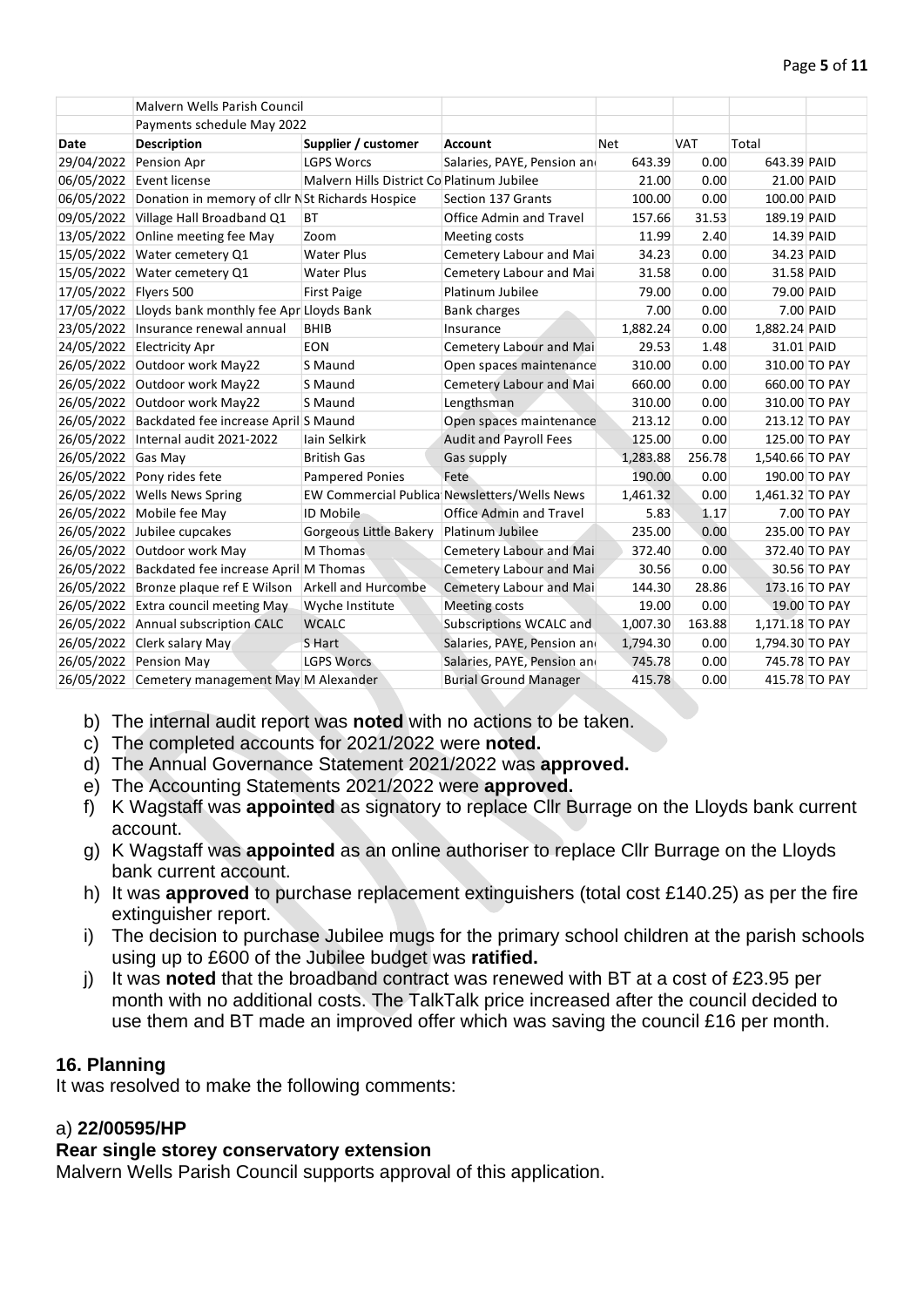#### b) **21/01943/FUL Change in position and design of dwellings Change to site layout to include tree protection areas and wildlife planting**

Malvern Wells Parish Council objects to this application on the grounds of it's proximity to the road junction and the associated road safety.

#### **17. Meeting Dates**

- a) A request from the clerk to change the meeting day for the Finance and General Purposes Committee to a Wednesday from a Thursday was **approved**.
- b) A schedule of meeting dates was agreed except for the October 2022 and February 2023 meetings which will be reviewed by F&GP to find a date which doesn't fall during half term breaks – but will still work for making end of month payments.
- c) The following public meeting dates were **approved**:

|           |            |           |      | Malvern Wells Parish Council Scheduled Public Meeting Dates 2022-2023 |                                  |             |
|-----------|------------|-----------|------|-----------------------------------------------------------------------|----------------------------------|-------------|
| Day       | Date       | Month     | Year | Meeting                                                               | Venue                            | <b>Time</b> |
| Monday    | 27         | June      |      | 2022 Staffing Committee                                               | MWVH Meeting Room                | 19:30       |
| Wednesday | 29         | June      |      | 2022 Council                                                          | Malvern Wells Village Hall       | 19:30       |
|           | 12         | July      |      | 2022 Fete WGP                                                         | Zoom                             |             |
| Wednesday | 13         | July      |      | 2022 Finance and General Purposes                                     | MWVH Meeting Room                | 19:30       |
| Wednesday | 27         | July      |      | 2022 Council                                                          | Malvern Wells Village Hall 19:30 |             |
|           |            |           |      | August no scheduled meetings                                          |                                  |             |
| Wednesday | 28         | September |      | 2022 Council                                                          | Malvern Wells Village Hall 19:30 |             |
| Wednesday | 12         | October   |      | 2022 Finance and General Purposes                                     | <b>MWVH Meeting Room</b>         | 19:30       |
| Wednesday | <b>TBC</b> | October   |      | 2022 Council                                                          | Malvern Wells Village Hall 19:30 |             |
| Wednesday | 30         | November  |      | 2022 Council                                                          | Malvern Wells Village Hall 19:30 |             |
| Monday    | 9          | January   |      | 2023 Staffing Committee                                               | Malvern Wells Village Hall       | 19:30       |
| Wednesday | 11         | January   |      | 2023 Finance and General Purposes                                     | MWVH Meeting Room                | 19:30       |
| Wednesday | 25         | January   |      | 2023 Council                                                          | Malvern Wells Village Hall       | 19:30       |
|           |            |           |      | December no scheduled meetings                                        |                                  |             |
| Wednesday | <b>TBC</b> | February  |      | 2023 Council                                                          | Malvern Wells Village Hall 19:30 |             |
| Wednesday | 29         | March     |      | 2023 Council                                                          | Malvern Wells Village Hall 19:30 |             |
| Wednesday | 12         | April     |      | 2023 Finance and General Purposes                                     | MWVH Meeting Room                | 19:30       |
| Wednesday | 26         | April     |      | 2023 Parish Meeting                                                   | Malvern Wells Village Hall   TBC |             |
| Wednesday | 26         | April     |      | 2023 Council Meeting                                                  | Malvern Wells Village Hall 19:30 |             |
| Wednesday | 24         | May       |      | 2023 Annual Meeting*                                                  | Malvern Wells Village Hall 19:30 |             |
|           |            |           |      |                                                                       |                                  |             |

\* 2023 is an election year so the May meeting date may have to change depending on election dates - meeting has to be within 14 days of election.

#### **18. Speeding**

- a) It was **decided** not to support the '20's Plenty' speeding campaign. 20mph was not thought an appropriate speed limit for Malvern Wells, this had been backed up by advice from the police at a Worcestershire CALC area meeting.
- b) It was **noted** that weekend speeding on the Wells Road had been reported by a resident who would like the community officers to extend their speed monitoring to incorporate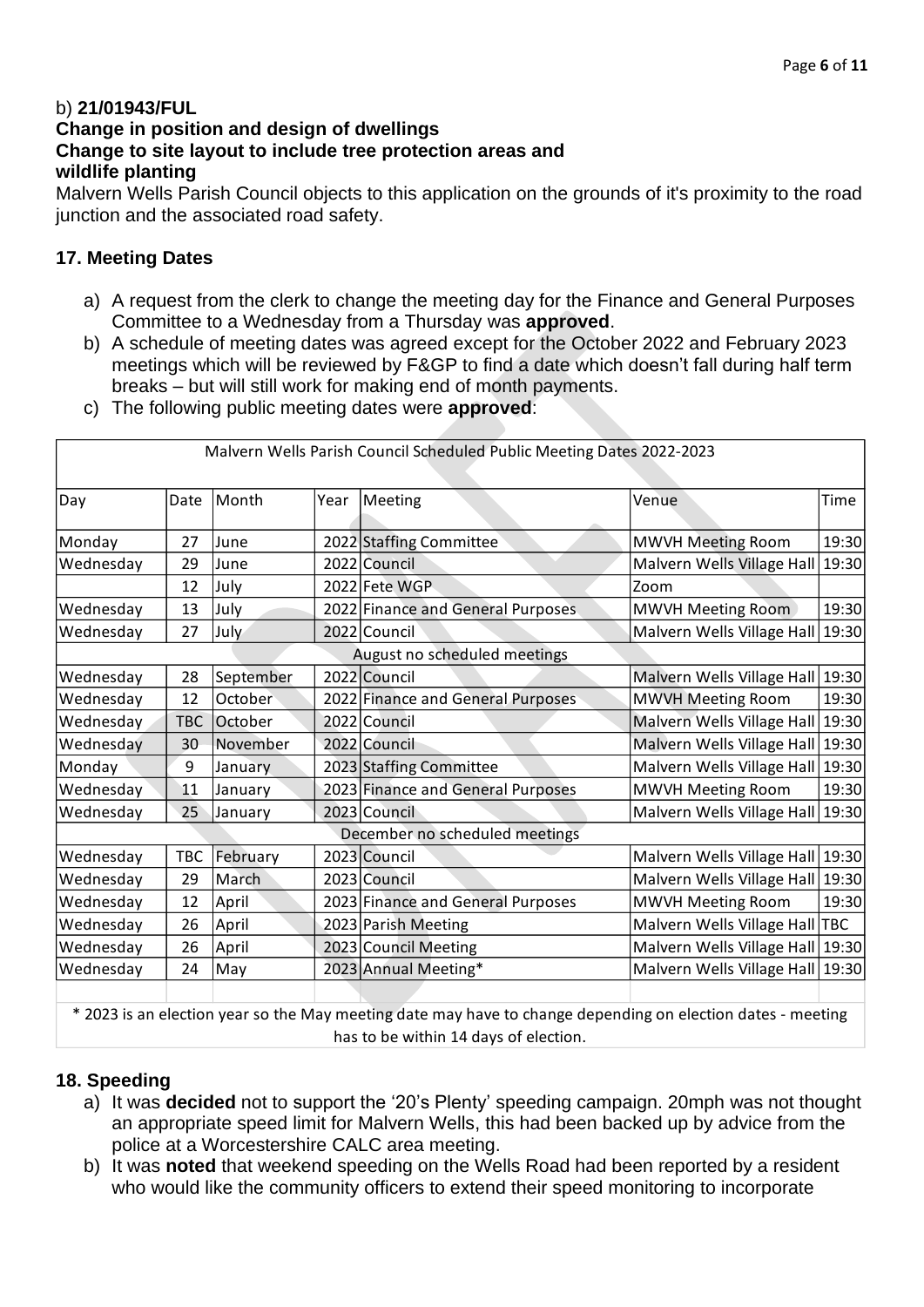weekend drivers and to also address the issue that drivers slow down when they see the officers.

**19.** The District report was noted. See Annex A.

#### **20. Any other matters to report or for future consideration.**

- a) It was **noted** that the Police Community Support Officers should be able to attend our September meeting.
- b) It was **noted** that Cllr O'Donnell had received concerns from residents regarding the Districts handling of planning application 21/0568 (as also mentioned during public participation). It was discussed that a councillor could contact District Councillor Dyde on the residents behalf to find out more about the process for consultation on this application and how it seemingly differs for some consultees.

#### **21. Exclusion of the Public and Press**

*Under the Public Bodies (Admissions to Meetings) Act 1960 members of the public and press are required to leave the meeting due to the confidential nature of the following item.*

a) The Council **resolved** to exclude the public and press.

#### **22. Contracts review**

a) Based on findings and advice from HMRC and Worcestershire CALC it was **agreed** that the employment status of the Burial Ground Manager and the cemetery outdoor contractor would remain on self-employment contracts.

b) It was **agreed** to renew the Burial Ground Manager contract on a self-employed basis for a further 12 months.

c) It was **agreed** that the Finance and General Purposes Committee and Cemetery Working Group would consider a 3yr Burial Ground Manager contract for the next renewal period.

d) The hourly rate proposed by the Burial Ground Manager was **approved**.

#### **There being no further business the meeting closed at 9:25pm.**

**Meeting Annexes**

**Annex A**

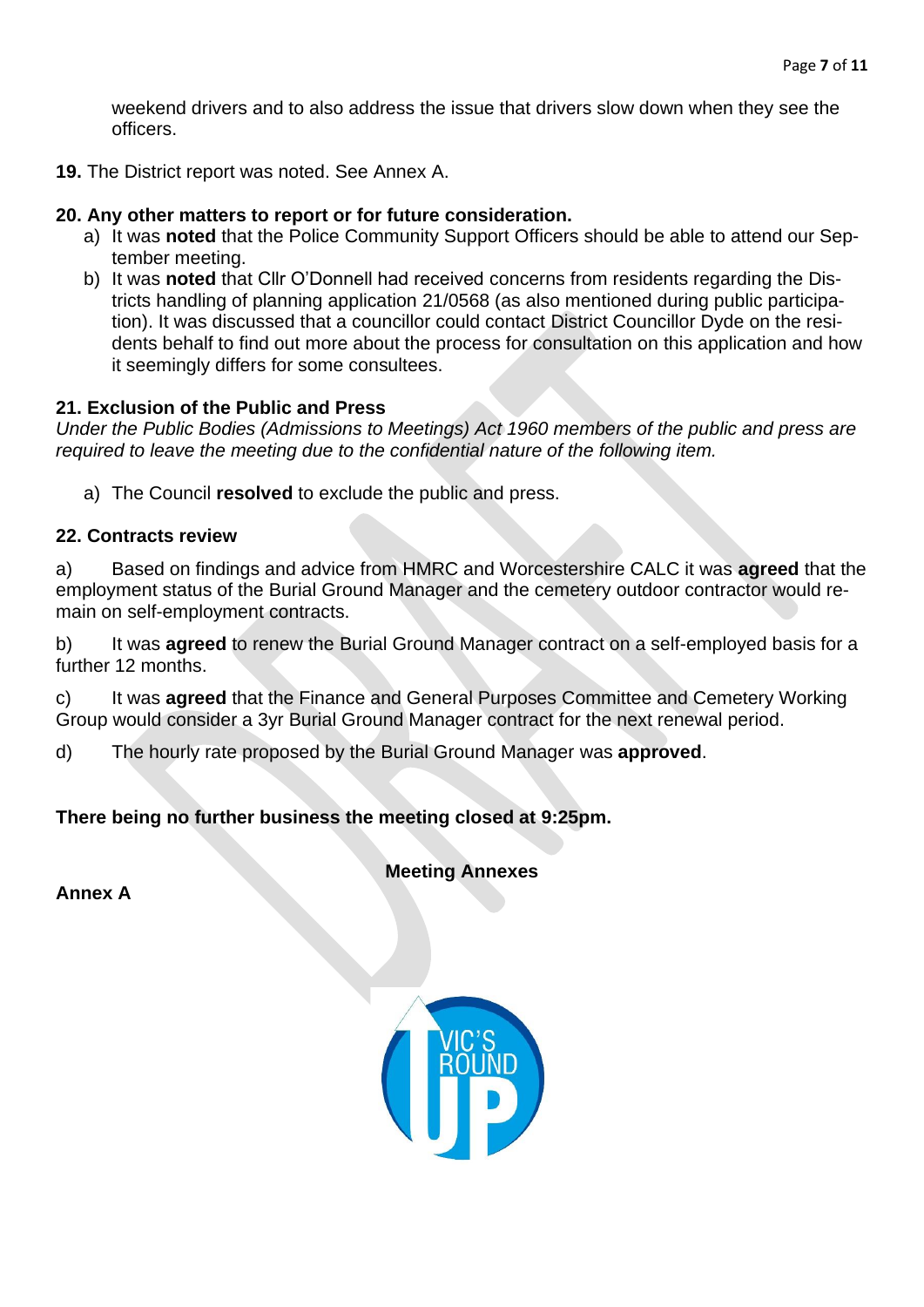# **13 May 2022 (MHDC) TO SHARE**

## **New leader of MHDC**

Malvern Hills District Council officially elected a new leader at Annual Council on Tuesday 10 May.

Cllr Tom Wells, former Deputy Leader, was elected for the position.

As well as this, Cllr John Michael, was elected as Chairman. The former Chairman, Cllr Cynthia Palmer, passed over her chains during the meeting.

Cllr Natalie McVey was elected as Deputy Leader and Cllr Barbara Jones-Williams as the Vice Chairman.

Visit Councillor information - [Malvern Hills District Council](https://www.malvernhills.gov.uk/about-your-council/councillor-information) for the full list of roles and responsibilities, and the up to date ward map.

## **Grant approval for Community and Sports Centre in Kempsey**

We have approved a grant of more than £1.73million towards a new Community and Sports Centre in Kempsey.

The centre, which will be located off Pixham Ferry Lane, is set to include a new community centre, sports pitches and other recreational spaces.

Kempsey Parish Council secured a conditional approval for a maximum Section 106 grant of £1,739,452 towards the project which is estimated to cost £2.1million. The balance of the budget funding will come from Kempsey Parish Council reserves.

This Section 106 Grant is the largest amount we have ever awarded to support the development of Public Open Space and Community Facilities anywhere within the Malvern Hills District.

The grant is to enable the delivery of Phase One of the Pixham Ferry Lane project which includes sports pitches, changing rooms, a small community space, a car park and storage areas.

The wider masterplan envisages two large community spaces to hold meetings, indoor activities and events, a kitchen/café, office space and play area, with other features such as a skate park, pump tack and trim trail under consideration. The parish council is also working with partners to develop the wildlife potential of the site which is located adjacent to the Lower Ham.

A recent feasibility study concluded there is a clear need for the proposed new facilities at Pixham Ferry Lane. With existing facilities either being too small and not fit for purpose, user feedback confirmed that new facilities were required to support the growth of existing community groups and support the development of new opportunities.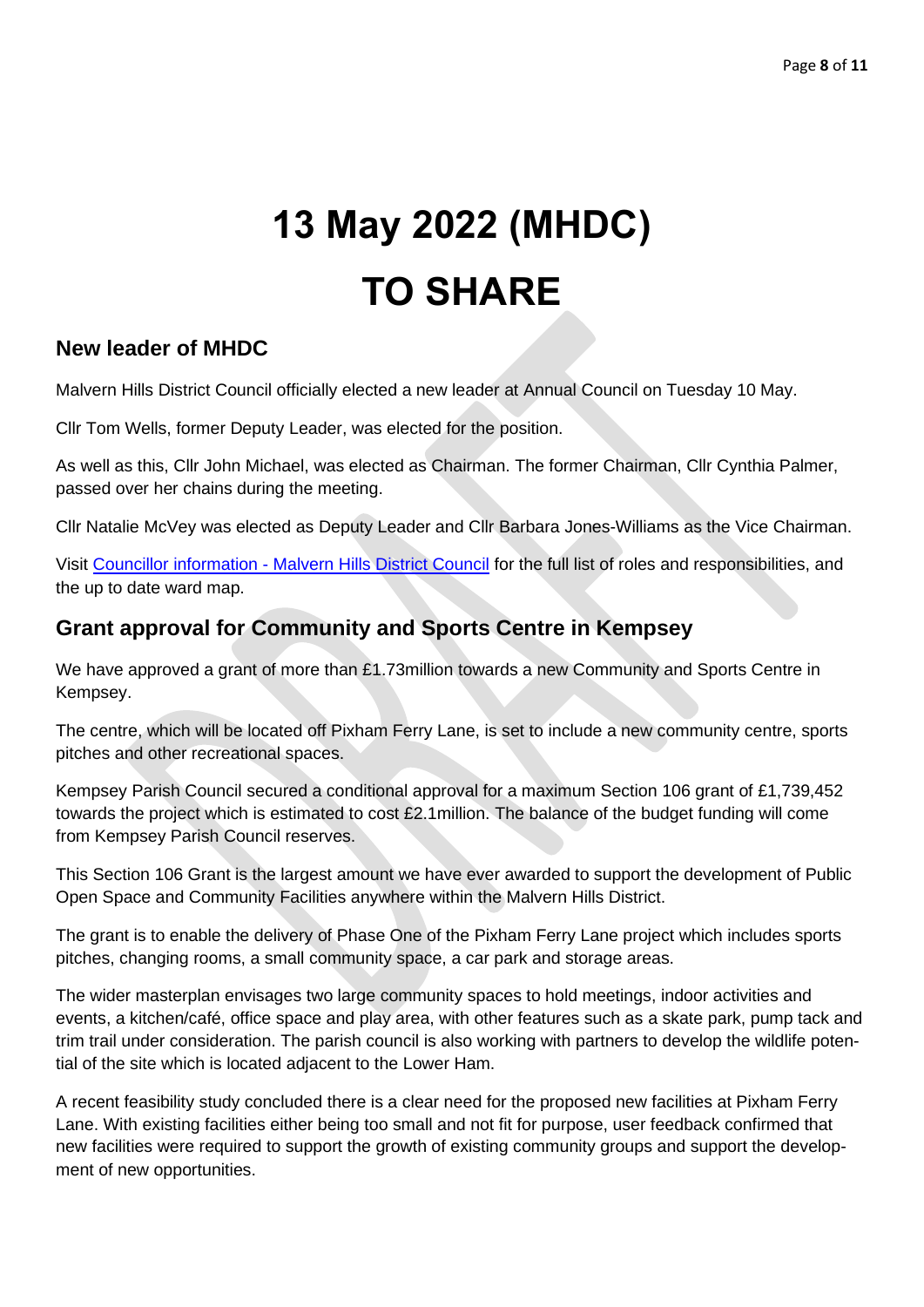The grant funding was secured through Section 106 developer contributions linked to housing developments across the Kempsey community.

Kempsey Parish Council has worked tirelessly for over eight years on their strategic development plan that is underpinned by its Neighbourhood Plan. More recently, the parish council has received support from specialists and industry experts, engaged with local community groups and worked with us to develop and refine its plans to ensure they are deliverable and meet community need. [Read more here.](https://www.malvernhills.gov.uk/news-alerts/mhdc-approves-1-73million-grant)

## **Funding opportunities for businesses and apprentices extended**

Businesses and apprentices across the Malvern Hills District will have more opportunity to apply for funding to build skills in the workforce.

The £283,000 of funding, which has come from the Government's Community Renewal Fund (CRF), has been extended and support will now be available until at least the end of September 2022.

The CRF is being used to invest in skills, training and employment opportunities and more than 40 businesses and 60 apprentices have received support since December.

Businesses can receive an Upskilling Grant of up to £2,000 towards the cost of taking on a new apprentice or trainee.

Support payments of up to £1,000 are available to help apprentices and trainees cover the cost of travel, equipment, clothing and other associated expenses.

Payments of £500 are also on offer to anyone starting an apprenticeship to help encourage people to consider on-the-job training as a route into work and to take up the apprenticeship position available locally.

The Fold in Bransford recently received a grant from the fund which is being used to invest in the charity's trainee Accounts Assistant. [Visit our Skills webpage for more information.](http://www.malvernhills.gov.uk/skills)

## **Priory Park formal opening**

Priory Park's newly revamped play area has been officially **the state of the state of the contract of the state of** opened with a formal ribbon cutting ceremony.

The opening event took place on Thursday 5 May, at the new play area, in Priory Park. The ribbon was officially cut by Cllr Cynthia Cynthia Palmer.

In attendance at the event were Jon Avery, Director of Avery Landscapes, Landscapes, Russell Bowlby, Director of Flights of Fantasy together with Flights of Flights of Fantasy Designer Hayley Booth, Jane Smith from Friends of Priory Park, Vic Allison, Chief Executive of Malvern Hills District Council, Clical Clir Peter Whatley, Portfolio Holder for Resources at Malvern Hills District Council, and Cllr Cynthia Palmer Chairman of Malvern Hills District Council.

[Visit our Priory Park webpage for more information.](http://www.malvernhills.gov.uk/priorypark)

## **Birmingham 2022 Queen's Baton Relay to visit Malvern Hills District**

The Birmingham 2022 Queen's Baton Relay is confirmed to visit the Malvern Hills District during its final journey through England this summer.



*Figure 1 Cllr Peter Whatley and Cllr Cynthia Palmer*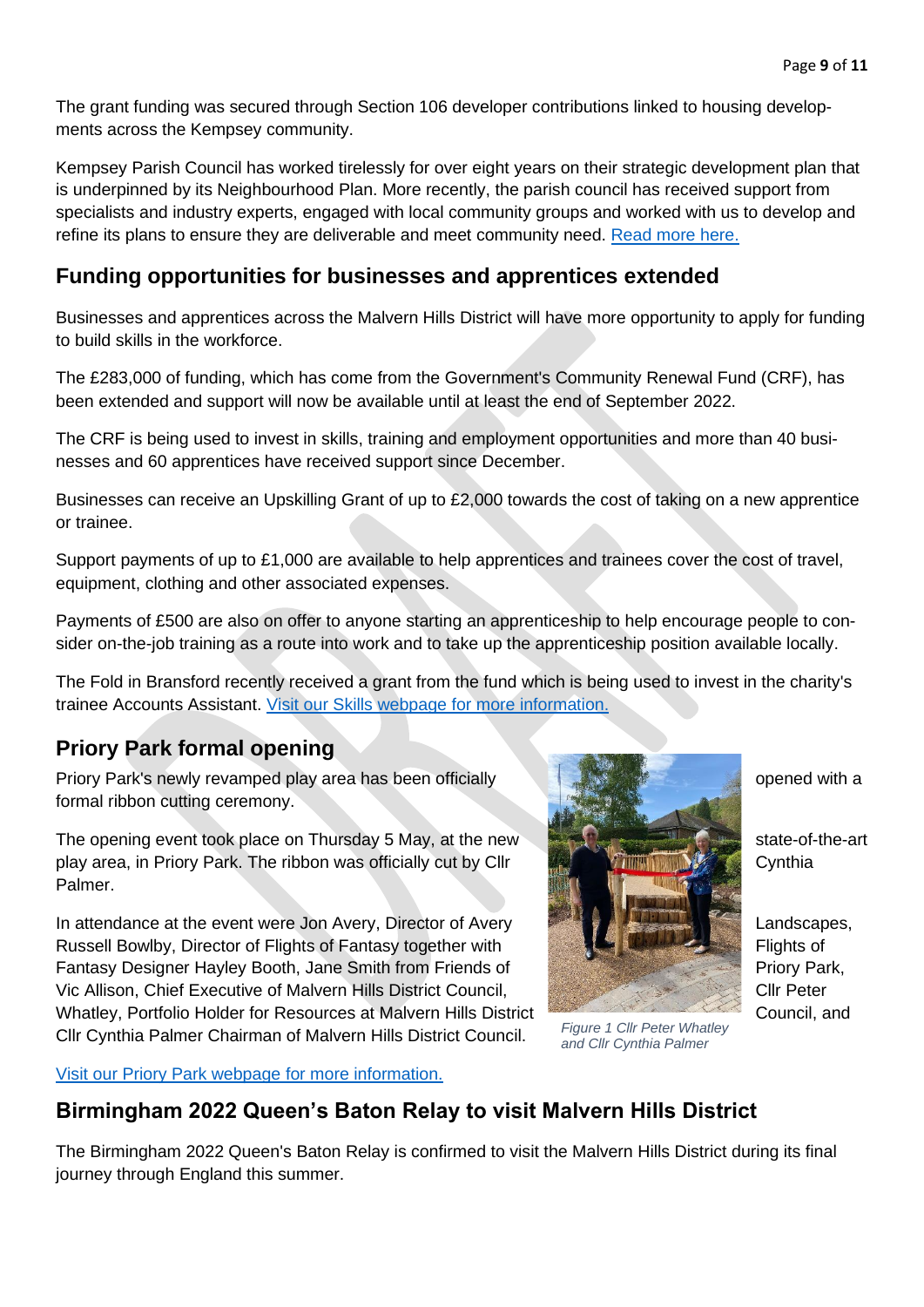Birmingham 2022 is hosting the 16th official Queen's Baton Relay – a journey which brings together and celebrates communities across the Commonwealth during the build up to the Games.

In England, the Queen's Baton Relay will provide the opportunity for communities to experience the excitement for Birmingham 2022, as the 11 days of showstopping sport nears ever closer.

Kicking off on Thursday 2 June, The Queen's Baton Relay is set to travel the length and breadth of England for a total of 29 days, before culminating at the Opening Ceremony for Birmingham 2022 on 28 July 2022.

There will be plenty of opportunities to see the Baton as it goes through the Malvern Hills District on the afternoon of 22 July.

Starting at Upton Marina the Baton will relay through Upton town centre. Next stop, the Baton will be travelling up to Worcestershire Beacon and then down to Malvern Town Football Club.

Lastly, the Baton will be relaying through Priory Park, up Church Street and finishing on Belle Vue Island before departing the district. A full schedule will be announced closer to the date.

One of the confirmed Community Batonbearers for the Malvern Hills District will be John Clark, from Rushwick, a gym owner, mentor and coach who is a former champion strong man. Having suffered from food poverty as a child, he has set up a charity, Miles 4 Meals to help children living in food poverty and has raised up to £50,000 in other charitable challenges. [Read more information about the Queen's Baton Re](http://www.malvernhills.gov.uk/news-alerts/birmingham-2022-queen-s-baton-relay-to-visit-malvern-hills-district-as-full-england-route-revealed)[lay.](http://www.malvernhills.gov.uk/news-alerts/birmingham-2022-queen-s-baton-relay-to-visit-malvern-hills-district-as-full-england-route-revealed)

## **Malvern Well Dressing and Water Festival**

The Malvern Well Dressing and Water Festival took place from 29 April to 8 May 2022, it was a great success with over 50 wells, springs and spouts dressed by local residents, community groups and schools in this year's theme 'Literature'.

The event attracted footfall to the town throughout the festival, but particularly over the first weekend.

Our Footfall Report suggests an increase of 30% footfall in Malvern based on the previous week but we await the full analysis to see the full scope of the increase across all three centres (Great Malvern, Malvern Link and Barnards Green).

The Malvern Water Festival on Bank Holiday Monday organised in partnership between ourselves and The Malvern Spa Association was also a great success attracting approx. 2,000 people to Priory Park for a programme of family fun activities throughout the day.

## **Malvern Wells Post Office site**

As you may be aware, Malvern Wells Post Office closed last year on Saturday 15 May 2021.

The Post Office have since found no suitable opportunities to re-establish a service, therefore the branch will remain closed.

Alternative access to Post Office services:

- Malvern Post Office, 1 Abbey Road, Malvern, WR14 3HJ
- Welland Post Office, Gloucester Road, Welland, WR13 6LA
- Hanley Swan Post Office, Malvern Road, Hanley Swan, WR8 0DX

[Read more information here.](http://www.postofficeviews.co.uk/national-consultation-team/malvern-wells-wr14-4hf-241247)